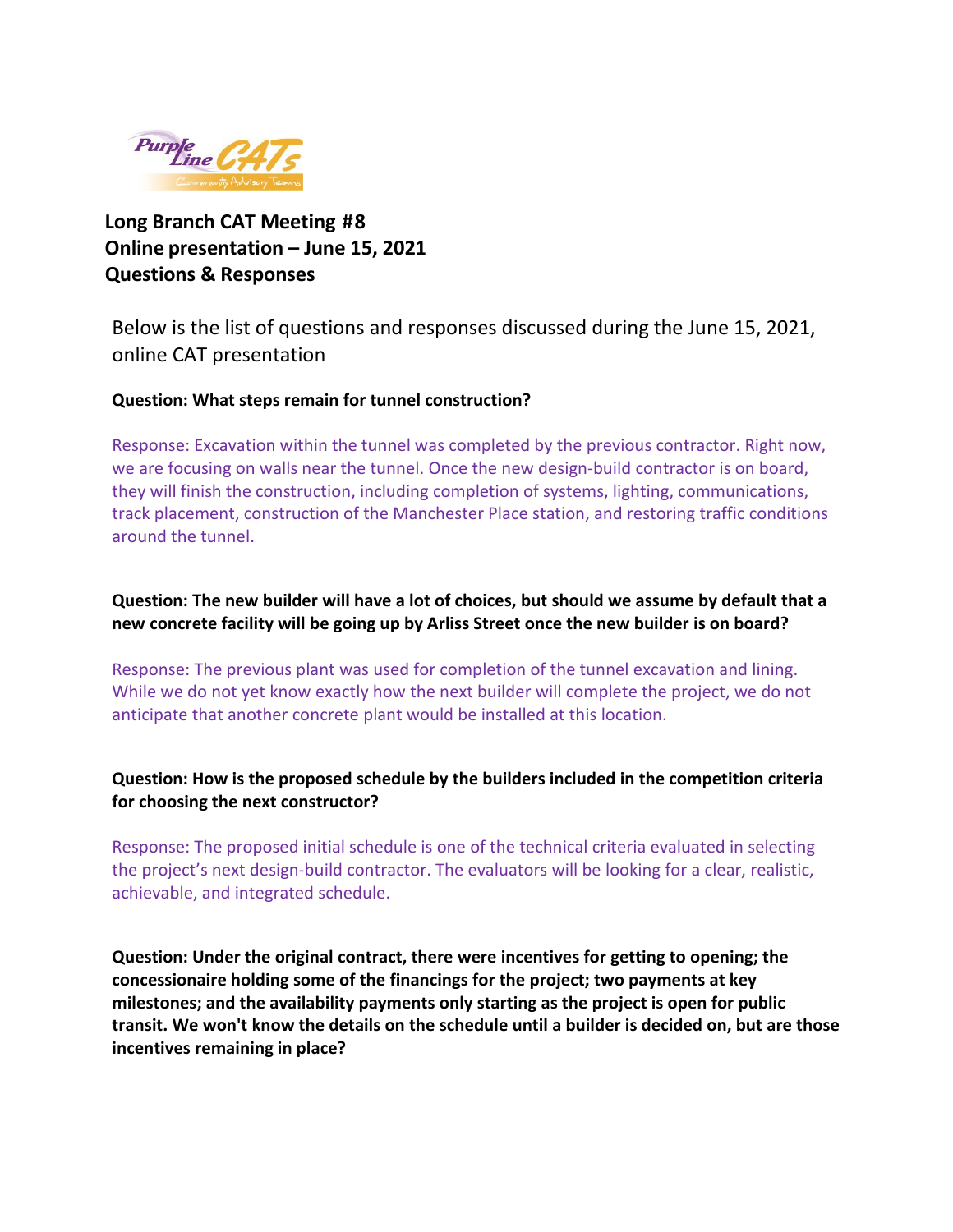Response: Yes, the new design-build contractor will have similar incentives for getting the light rail line open for service. They won't be the exact same, but it is the same intent.

**Question: Concern expressed regarding the conditions of the road(s) in the Long Branch area (Bradford and Plymouth Street). Roads are in bad shape with lumps, ridges, trenches, and depressions work trucks have left and the patch jobs do not last. Does anyone inspect our streets?** 

Response: We will review the roads within our limit of disturbance and determine any repairs. Roads outside of the project limits are the responsibility of the road owner, either the Maryland Department of Transportation State Highway Administration (MDOT SHA) or Montgomery County. If specific sites can be identified, we can help sort through ownership in advance.

#### **Question: What is the status of the requested graffiti removal at Manchester Place?**

Response: We are finalizing contract arrangements that will allow us to clear graffiti throughout the corridor. We also are arranging for permission to access private properties, such as that owned by Montgomery County Public Schools. Given the various negotiations, we anticipate graffiti cleanup will occur between June 17 and August 15. In the meantime, please alert authorities about any graffiti you see. These are criminal matters that will and should be referred to police.

# **Question: Can the black mesh netting on fencing around Flower Avenue be repaired or replaced?**

Response: Yes, we have been replacing the black mesh netting as needed along the alignment. We recognize it is weathered, and this is on the list to replace in the near future. *\*At the time of posting this document, the black mesh netting has been replaced.\**

**Question: Can the third eastbound lane on Piney Branch Road between Arliss Street and University Boulevard be opened to traffic? This would allow for cars marking right turns to advance more quickly and prevent traffic backups at Barron Street.**

Response: The previous MD 320 (Piney Branch Road) roadway alignment consisted of 2 lanes in each direction with varying medians and two-way left turn lanes. The previous contractor merely removed the medians, utilities, and other obstructions along the roadway in an effort to shift the lanes of traffic northerly. This allows the extensive existing and forthcoming construction to continue seamlessly with minimal impact to traffic. MDOT MTA Purple line has no plans to install a new temporary third lane in this section.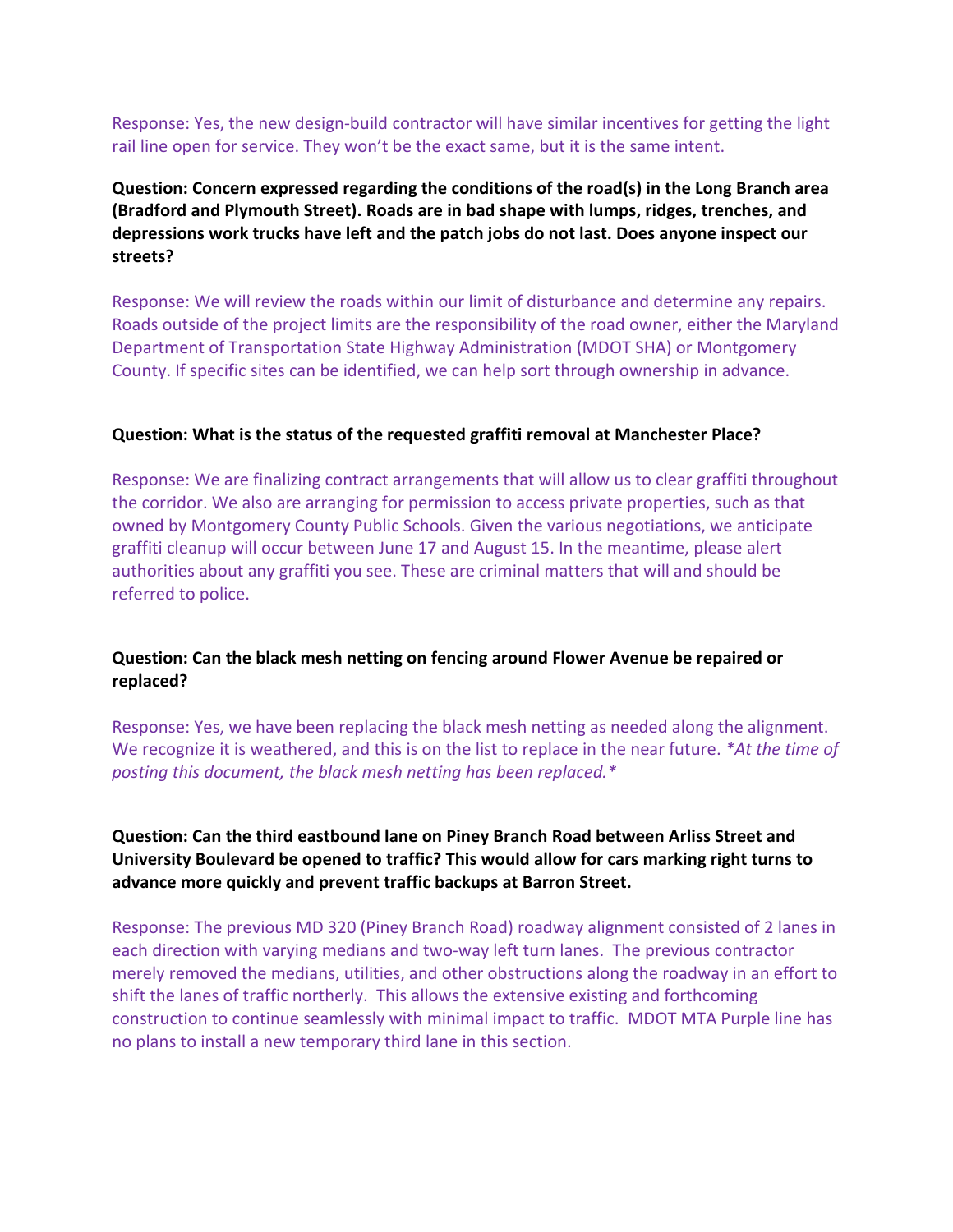### **Question: Construction has been starting at the Manchester Place stop prior to 7 a.m., closer to 6:30 a.m. Does this team have an exemption to start early?**

Response: We typically start at 7 a.m. unless we have a specific reason to start earlier. The crew often shows up prior to 7 a.m. to prepare for the workday and hold their daily meetings. If they are actively working before 7 a.m., we can follow up with the team to being mindful of our neighbors out there.

## **Question: Arliss Street was supposed to be closed for construction. When will that be happening?**

Response: The portion of Arliss Street between Garland Avenue and Flower Avenue has been closed as part of the tunnel construction. The southern segment will be part of the next designbuilder's work to build out the track from the portal all the way down Arliss Street to the station. Access to the apartments will be maintained.

**Question: Northeast-bound Piney Branch Road at Arliss, there's a lane change, and drivers are following the lines. Something else is needed to make drivers aware of the lanes. Can you do cones?** 

#### Response: We will look at it and work with SHA on a solution.

# **Question: Is there a stormwater capture and infiltration setup at the new Kenwood House parking lot to prevent stormwater runoff from getting into Piney Branch or wherever it would go?**

Response: The new portion of the Kenwood House parking lot will have a drainage system, which was installed the week of the CAT meeting. During construction, we have a temporary discharge into the Manchester Place station work zone, where we have a pumping system and a water treatment system so the water can be treated. In the final condition, the storm drain from the parking lot will connect into Wayne Avenue and into the normal stormwater management facilities. We follow all MDE stormwater treatment requirements.

#### **Question: When will the purple wall be taken down?**

Response: The purple wall will likely be taken down some time this summer, once the portal construction is complete. Once the wall is removed, we will reinstall any fencing and secure the site to leave it prepared for the new builder.

#### **Question: What's the chance of a community tour of the tunnel happening?**

Response: Please send an email to our outreach team: [outreach@purplelinemd.com](mailto:outreach@purplelinemd.com)